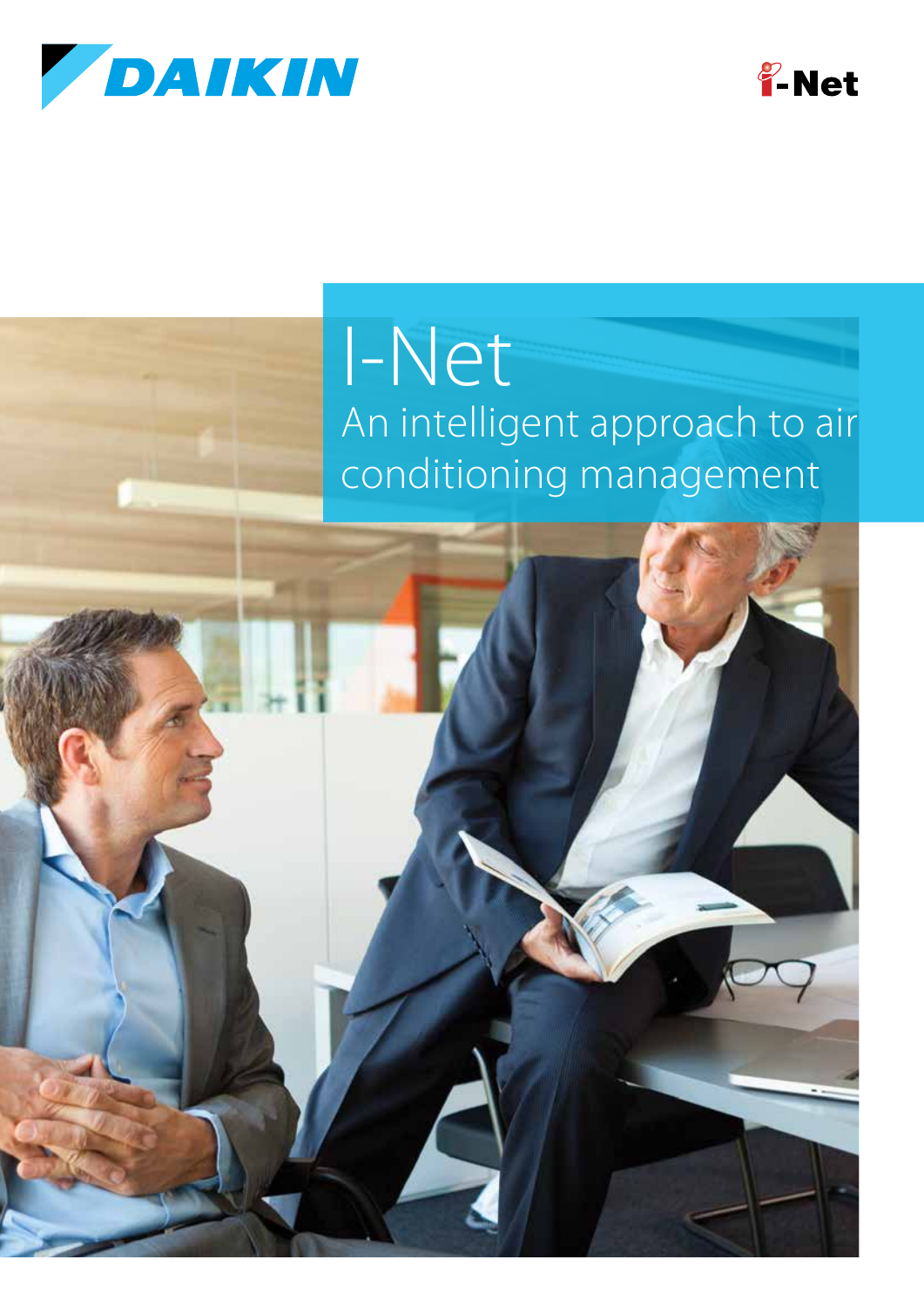

# Your partner for succesful life cycle cost management

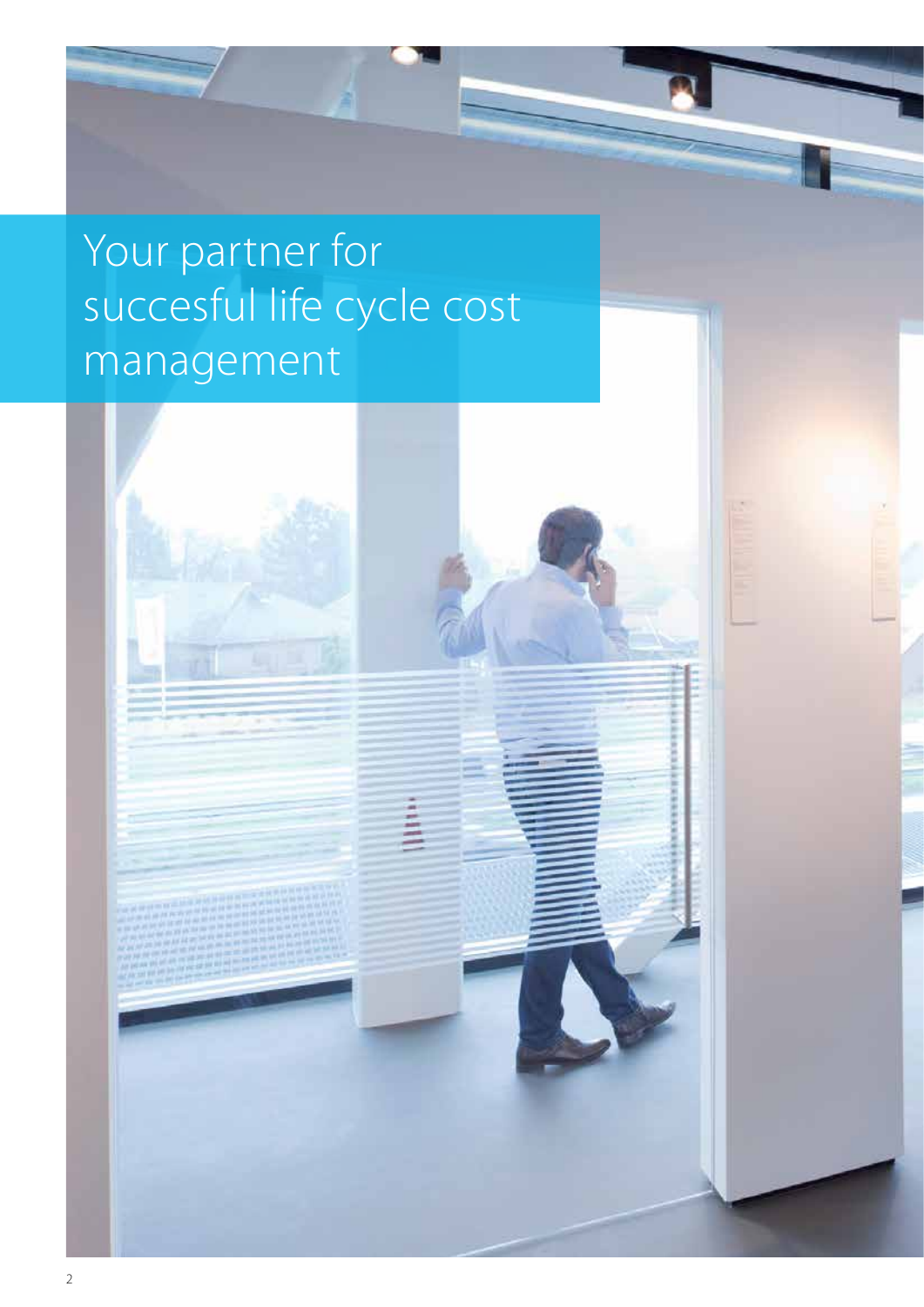

## Daikin services

An air conditioning system is one of your building's most important facilities. It affects everyone and everything working in the building.

The initial challenge is choosing the most efficient system, making sure it has the correct specifications and that it runs with optimum efficiency. There is a second challenge, and that is guaranteeing its efficiency and performance over the long term.

Daikin Service and its partners can help you to meet this second challenge. We offer you energyefficiency and long-term performance solutions. These solutions include maintenance programmes, monitoring, upgrades and options. So you can focus on what you do best, while we look after your comfort.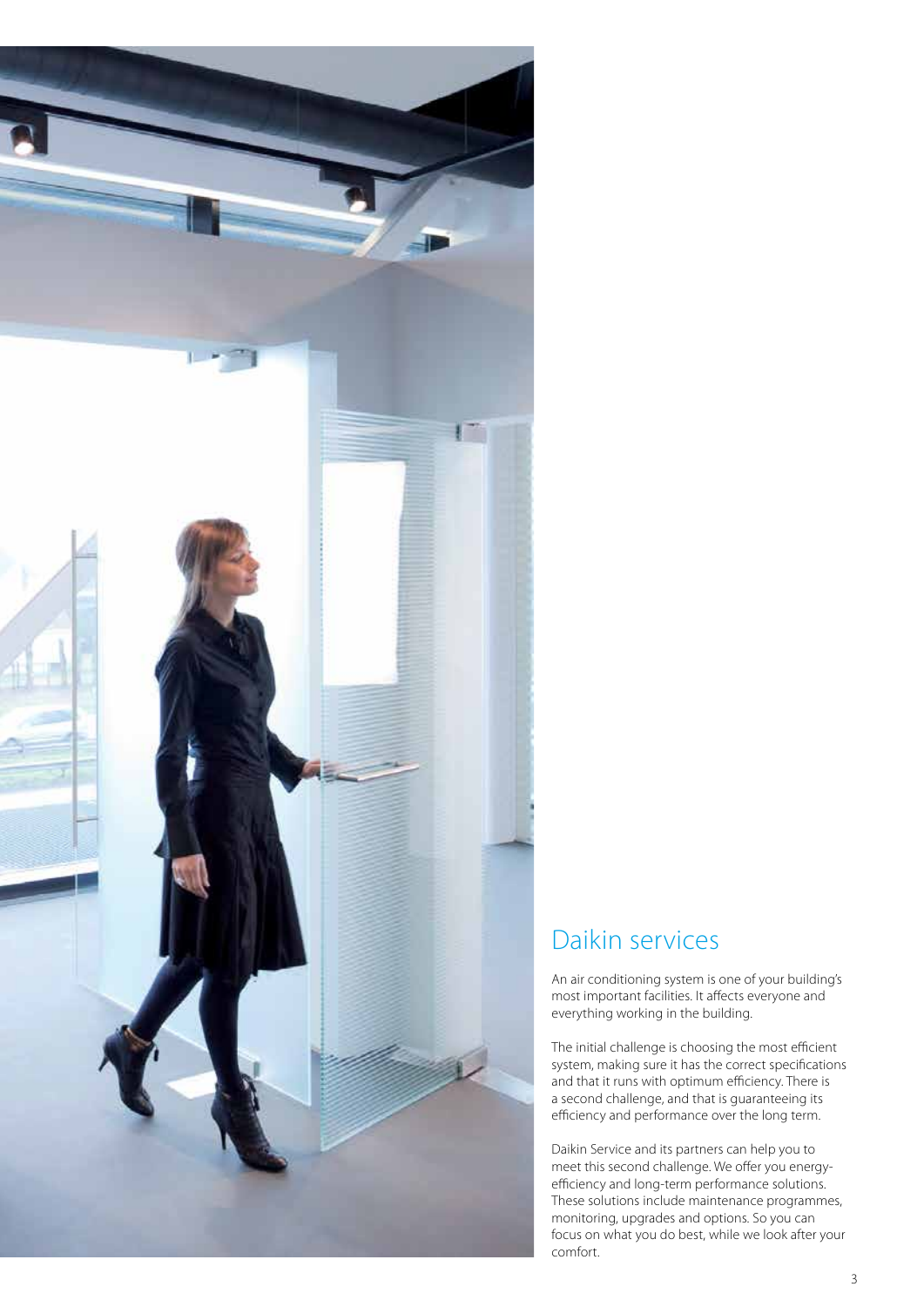# What is I-Net?

A service based on our global remote monitoring technology, keeping your system trouble-free and working with top efficiency.



## What does I-Net offer you

Safeguarding the lifelong optimum operation of your air conditioning system means getting geared up to operate the system in a energy efficient way and reduce unexpected breakdowns and costs to the absolute minimum. This is where I-Net helps to improve the effectiveness of your building management.

I-Net is about 'being connected' with Daikin, the Internet-based link between you, your air conditioning system and Daikin's Remote Monitoring Centre. This allows you to monitor your energy consumption and Daikin's expert service engineers to monitor your entire system's status non-stop, all year round. Through predicting malfunctions and offering technical advice from data analysis, you can maximise equipment uptime, as well as controlling energy costs with no sacrifice in comfort levels. By doing this, i-Net will prevent problems, prolong your system's service life while reducing the energy bill.

## I-Net Services

i-Net consists of 2 main services: the VRV Cloud and I-Net performance monitoring and analysis.

### VRV Cloud

The VRV Cloud puts you in the driving seat of your energy management. The easy-to-use energy data trending and analytic tools puts you in control and shows you CO2 footprint reduction opportunities and energy savings of up to 15%.

Saving starts by measuring. Enhance your company's sustainability !

### I-Net performance monitoring and analysis

Focus on your core business and hand the HVAC over to Daikin. Daikin I-Net connects your system continuously with Daikin. It notifies alarms and early warnings of system deviations to maximise system uptime and the comfort of the people in the building. Service providers have webbased access to operation data so that they are fully prepared when they arrive on-site. Specialists run trend analyses. All of which boosts your system's reliability by ensuring that it is running at optimum efficiency.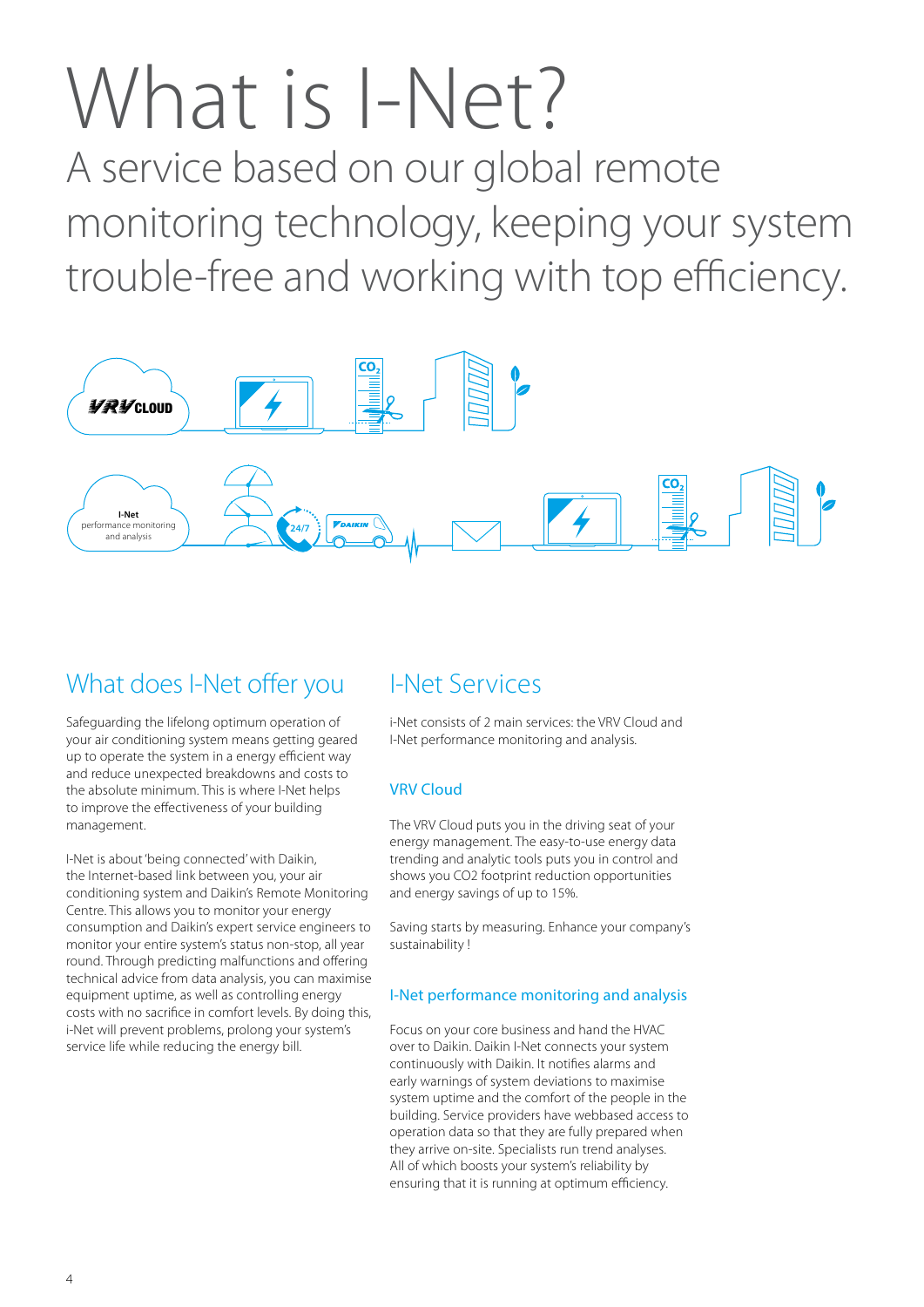



## Daikin VRV Cloud

#### **Helps you manage your energy through Daikin technology.**

- › Intelligent energy visualization tool that helps you with your energy management
- › 24/7 online monitoring by the customer from any location.
- › User friendly visualization of VRV energy management (kWh)
- › Analysis support of waste operation
- › Multiple site monitoring

More details on page 6-7

## Performance monitoring

#### **Daikin's unique I-Net Service aims to prevent the equipment coming to an unexpected stop or needing emergency repair.**

#### Fast response, better prepared

- › If an alarm does occur, the service provider is immediately alerted and receives all crucial information.
- › Early fault indication (predictions) : operation data are 24/7 checked by I-Net prediction algorithms to act as early as possible, averting unscheduled breakdowns.
- › Performance Supervision by Daikin experts enhances a maintenance plan.
- › This service aims to enhance the service level, to respond fast and accurate, to save on unexpected repair costs and assure the peace of mind. Repetitive interventions and disturbance of building tenants and maintenance teams are kept to a minimum.

#### Long lifetime systems

› I-Net will maximise the installation's lifetime, by assuring the equipment runs in optimal conditions and avoid unnecessary stress on components.

## Analysis

#### **Be connected with Daikin's experts, this gives you a clear overview of operability and use of the air conditioning system.**

- › Daikin continuously monitors energy, operation and comfort data. Thanks to periodic analysis of the data, Daikin can suggest ways of improving performance.
- › if there is a problem, Daikin specialists will analyse the operation data history to provide remote support.

More details on page 8-9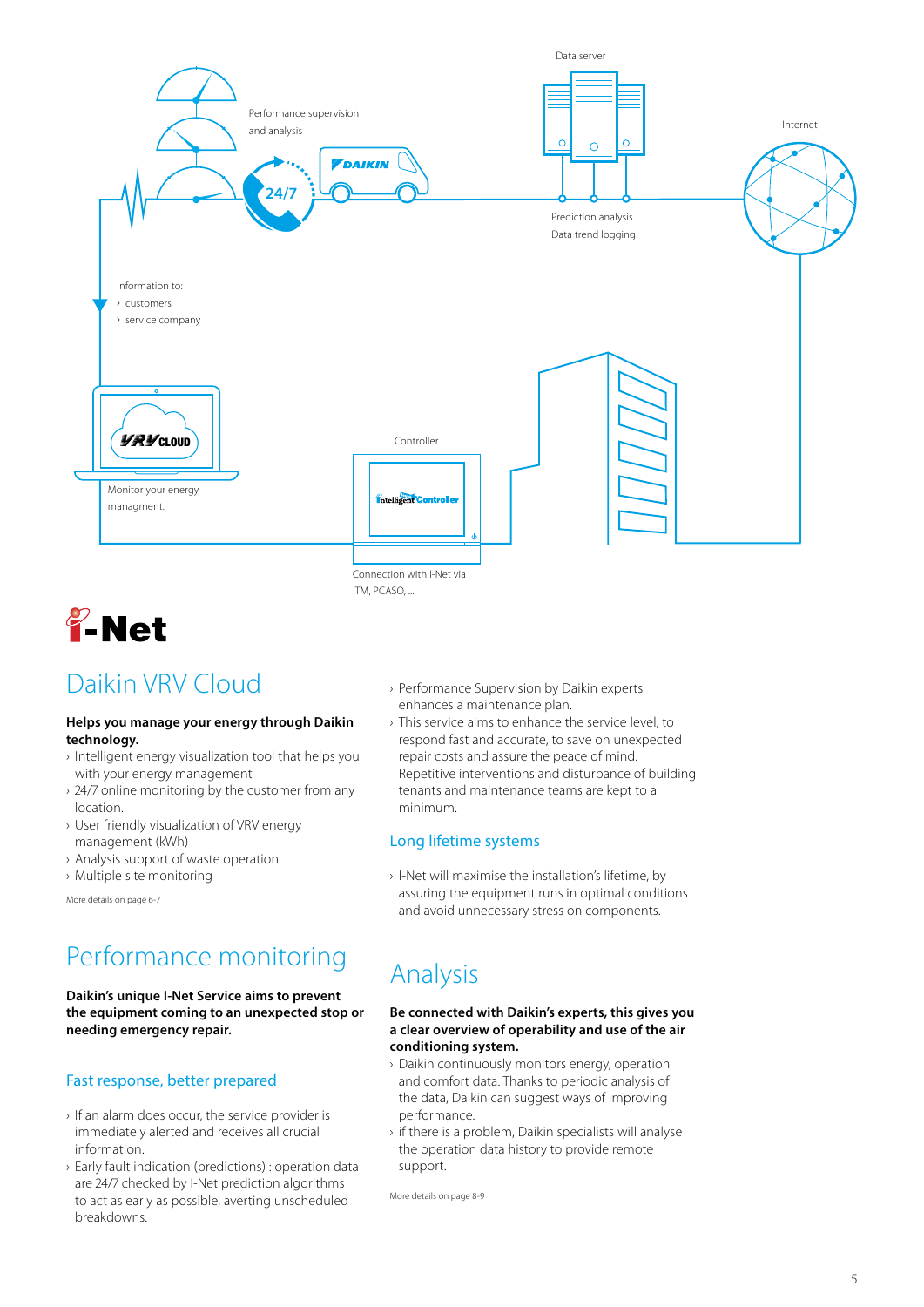

# Daikin's VRV Cloud will help you to plan and meet your annual energy target.

## VRV Cloud

The VRV Cloud's user interface helps you to assess your energy consumption at a glance from anywhere.

#### Packaged concept

The VRV Cloud is a packaged system which delivers all the information you need, without any additional wiring or sensors. Once the system is installed, you can immediately start managing your energy use.

#### Benefits for building owners and facility managers

Boost your energy management with lower manpower requirement.

- › Increased tenant satifsfaction
- $\rightarrow$  Reduced energy consumption and CO<sub>2</sub> emissions
- › Enhances your CSR profile



meter

sensors

job







6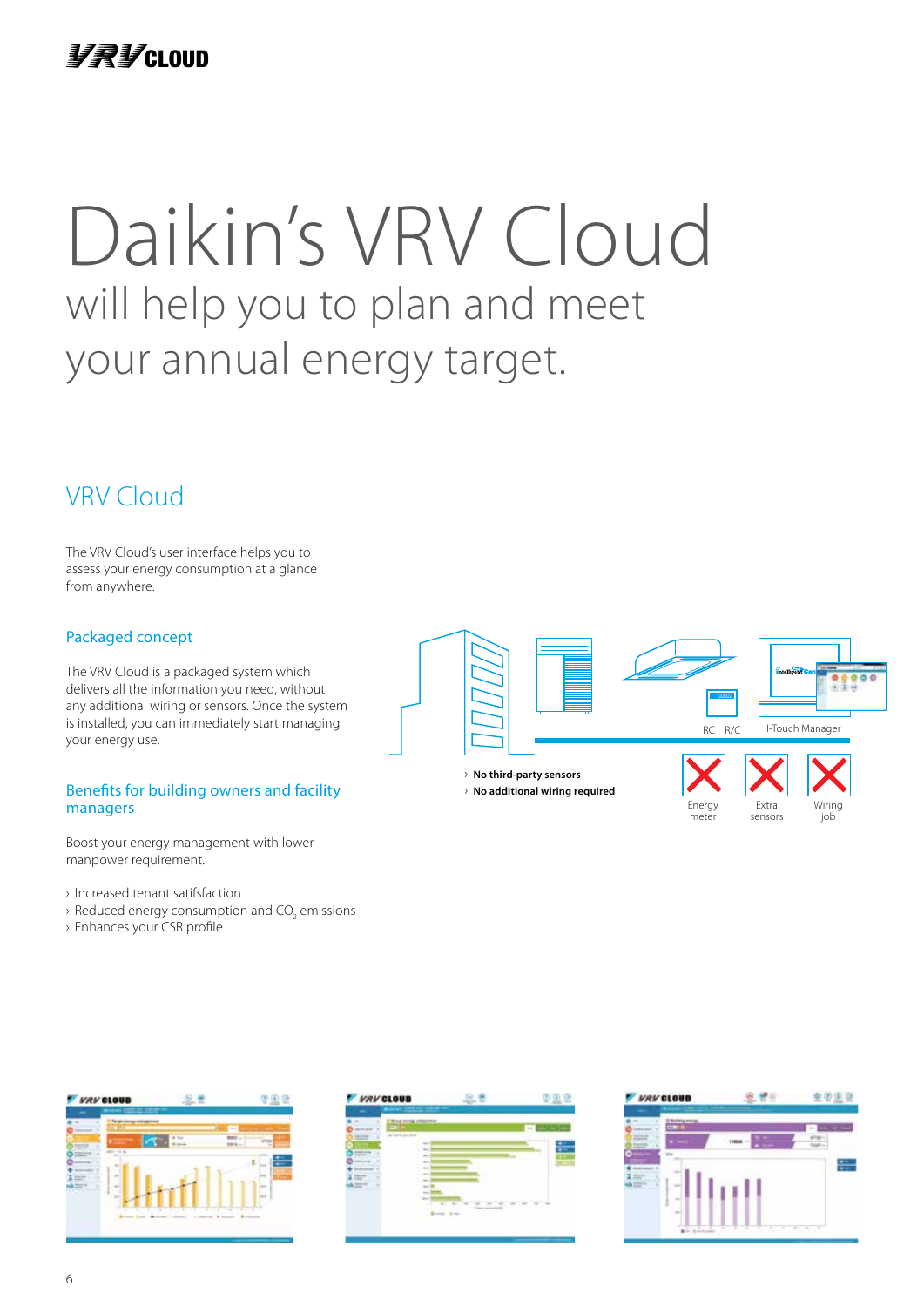## How does the VRV Cloud work?

The system helps you to plan your annual energy target based on data stored from the previous year, or from a target which you set.

#### First year

The first step towards managing your energy use involves understanding usage trends. The VRV Cloud's user interface displays this graphically, so you get a quick and clear picture of the amount of energy your VRV system is using.

#### Subsequent years

Once you understand your current levels of energy use, you can start to look at managing your longterm use by setting an annual energy target. Daikin has a unique Target Energy Assister function which helps you to meet your energy use targets.

#### Daily management

The VRV Cloud manages your annual energy target remotely and sends daily control commands to the VRV system via the Internet. This frees you from constant tiresome monitoring and allows you to concentrate on your core business.

#### Monitoring and checking progress

The VRV Cloud monitors the evolution of your annual energy plan. If the energy consumption exceeds your target, you will be prompted to take action. Comprehensible analytics will help you to identify the origin of the problem.

#### **Execute Daily Energy Management**

VRV Cloud is showing the impact of daily operation of the system.





#### **Monitor and Check Progress**

VRV Cloud monitors the progress of your annual energy plan. If projected annual energy consumption exceeds the target value, blue, yellow and red symbols prompt you to take countermeasures.

e-mail





Keep present target but execute stricter VRV out execute stricter vitv remote controller, I-Touch Manager, etc

Notify customer to take action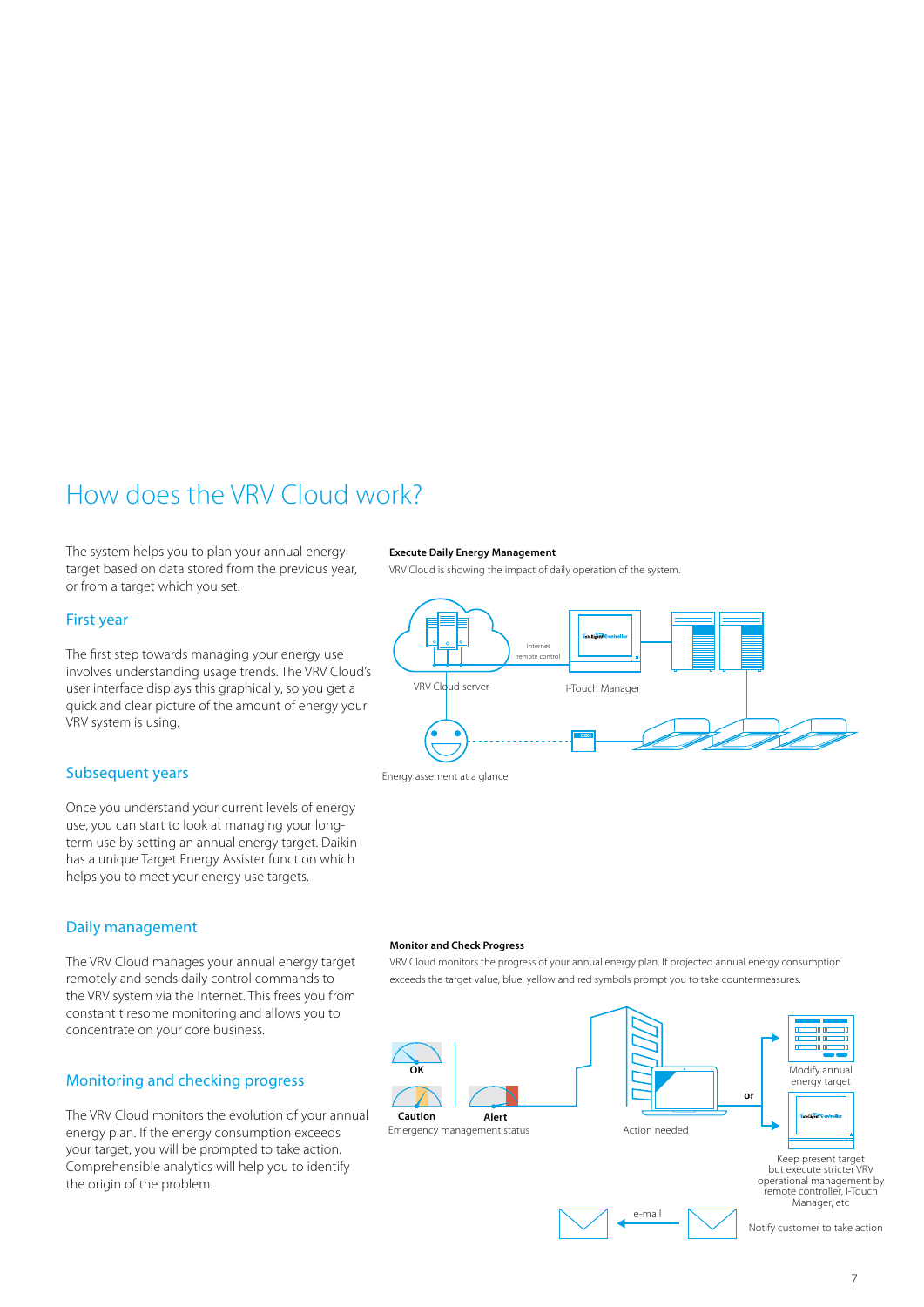# Performance monitoring & Analysis When uptime, peace of mind

and budget control really matter.

## I-Net performance monitoring and analysis

#### Experience an enhanced service level

You can take your HVAC management to another level by letting Daikin take care of it for you. Your air conditioning system will be linked via the Internet to Daikin's Remote Monitoring Centre. Expert Daikin engineers, supported by algorithms, will monitor your system's operating status non-stop. They will ensure that your system's energy efficiency is maximised by running optimally at all times. Through this constant monitoring, they can alert you or your maintenance service provider to any potential issues. This will not only help to prevent problems, but it will also prolong the system's service life. With VRV systems, Daikin's unique online diagnostic system can predict failures and prevent breakdowns or emergency repairs. So you and your customers can relax, secure in the knowledge that your system is in good hands.

### Benefits

#### Your equipment is more durable and lasts longer

- › Deviations are detected earlier, avoiding breakdowns and resultant damage.
- › Your equipment always runs at optimum levels, avoiding unnecessary stress on the system and prolonging its service life.

#### Faster response time

› If a breakdown does occur, the service company is immediately alerted and provided with a detailed record of the system.

#### Clear overview of the operation and use of your air conditioning system

› Reports giving the history of the system's operational management and its operation.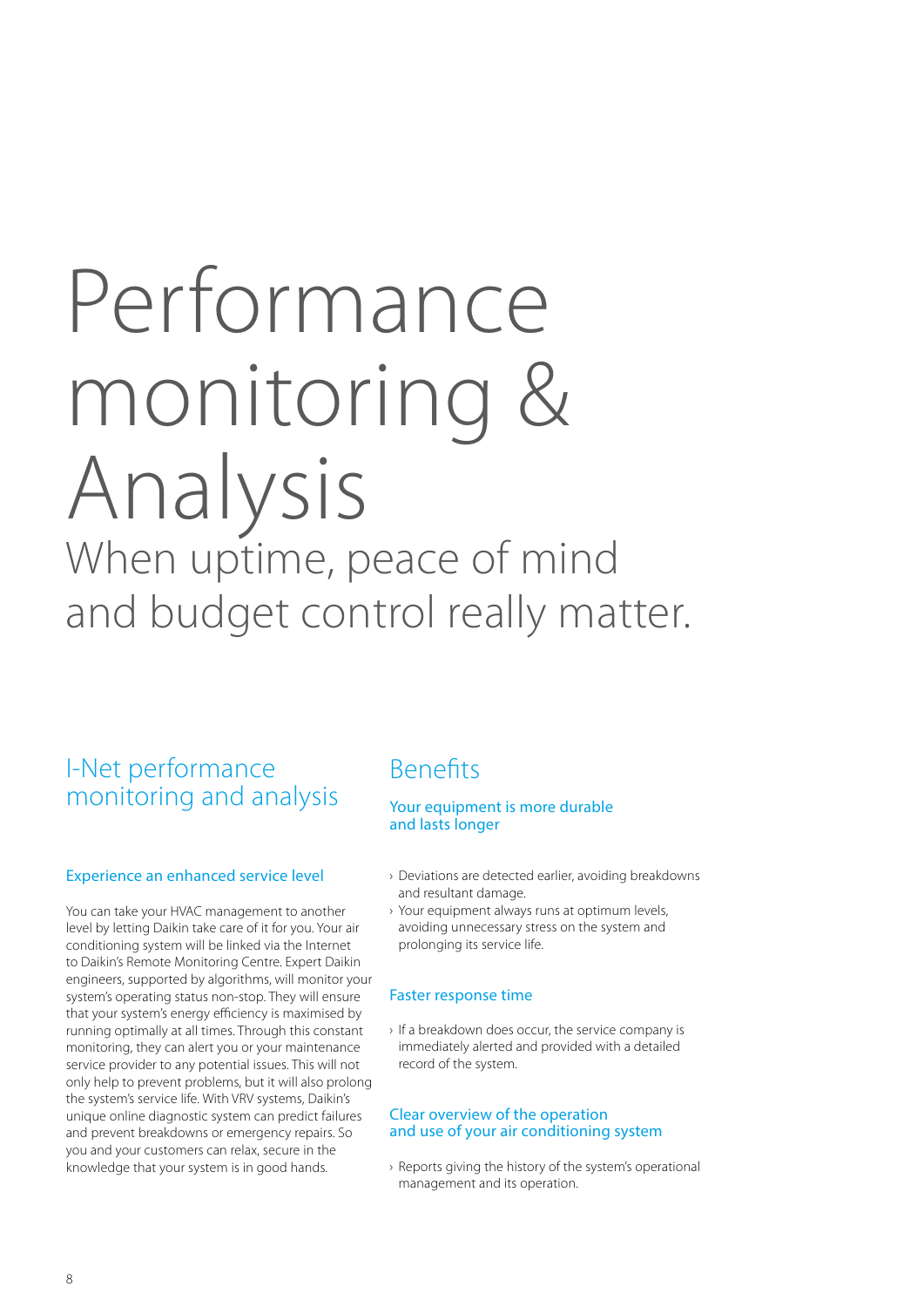#### Stay in control

If you are looking for optimum uptime and reliability, it is vital to intercept deviations as early as possible. Daikin can help you to get the most out of your system by regularly analysing its condition.

#### Prediction examples

| Preventing wet operation that would be<br>cased by dirty indoor unit air filter. |                      |  |  |  |
|----------------------------------------------------------------------------------|----------------------|--|--|--|
| Crankshaft<br>journal                                                            | <b>Bearing metal</b> |  |  |  |

#### Proper operation







Preventing power-waste and high-stress operation that would be caused by dirty indoor-unit heat exchanger.

| Bearing metal | Movable scroll<br>(compressor component) | Lubricant |
|---------------|------------------------------------------|-----------|
|               |                                          |           |

#### Proper operation **Proper operation**





Preventing an unexpected stop and compressor damage that would be caused by refrigerant shortage (out of gas)

> Stationary and movable scrolls (compressor component)



Wet operation continued **Source of the Continued** Coverloaded operation continued Refrigerant-shortage operation continued



wear-cut or seizure enlarged and the seizure enlarged the seizure of the seizure of the Sludge (carbide) deposits

#### Learn from the data

Daikin has created its own 'prediction analytics', a 'virtual service engineer', to predict HVAC behaviour. This 'engineer' constantly analyses the system's operational parameters (such as actuator status, operation mode or operation status) to check on its behaviour. These are the same logical checks that a service engineer would carry out. They are used to generate predictions, which makes them much more comprehensive than simple pre-alarm temperature/ pressure level monitoring.

#### Team up with Daikin

Daikin will keep you updated about the condition of your system through a comprehensive traffic light report, records of alarms and graphics, plus trends of its key operational parameters.

#### Operation data graph



#### Unit operation summery

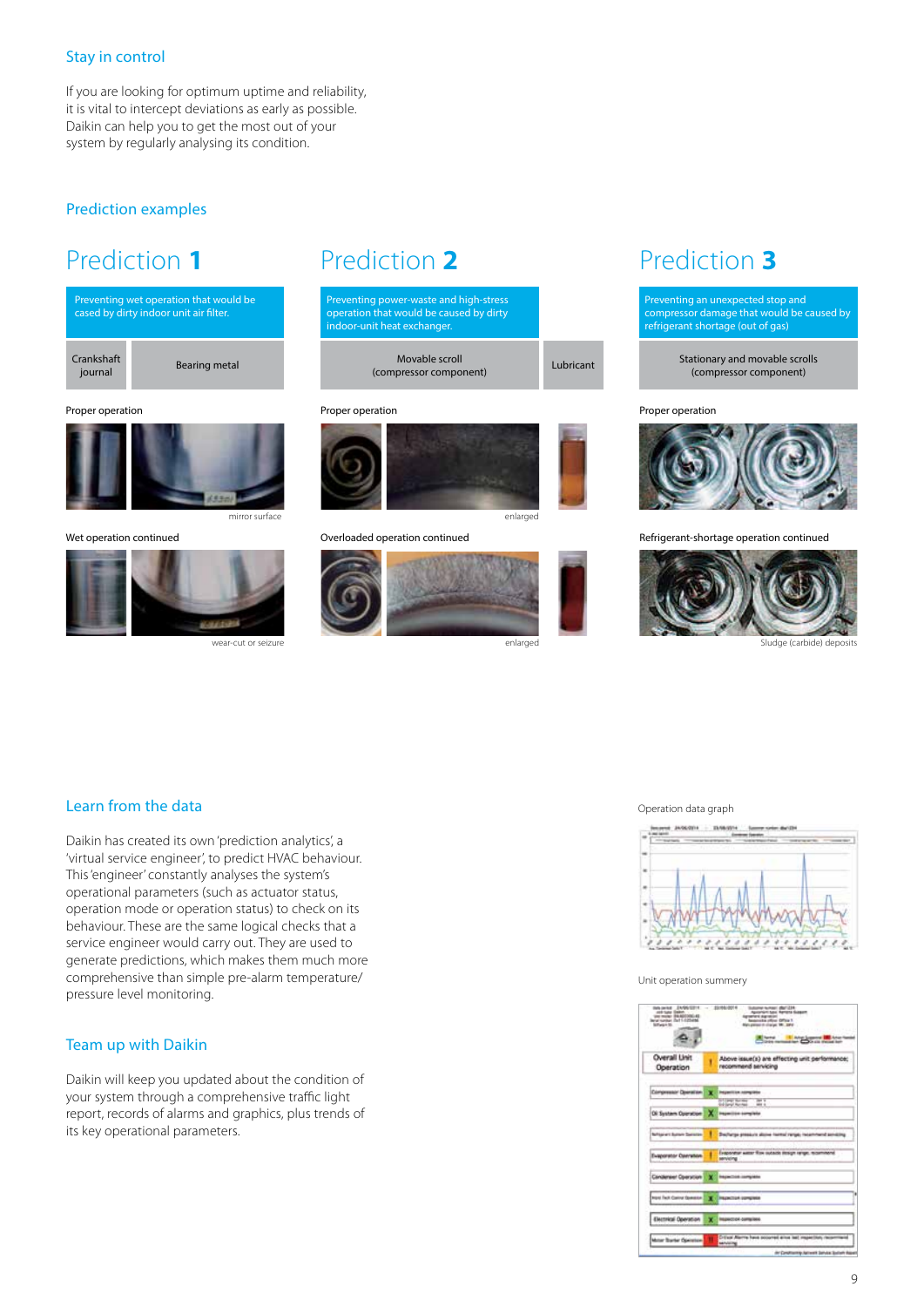## Technical details

This connectivity table is subject to updates and changes and is for reference only.

### Connectivity table - VRV

|                                               | <b>VRV Cloud</b> | i-Net functions                       |           |           |     |     |
|-----------------------------------------------|------------------|---------------------------------------|-----------|-----------|-----|-----|
|                                               |                  | Malfunction / prediction / monitoring |           |           |     |     |
|                                               | iTM              | <b>iTM</b>                            | $iM-3$    | iTC-C     | LC7 | LC8 |
| VRV-KH/P                                      |                  |                                       | ۵         |           |     |     |
| VRV-KH/R                                      |                  | ●                                     |           |           |     |     |
| <b>VRV-K R407c</b>                            |                  |                                       |           |           |     |     |
| <b>VRV-L R407c</b>                            |                  | ●                                     | ٠         |           |     |     |
| VRV-M H/P & H/R                               |                  |                                       |           |           |     |     |
| <b>VRVII-S</b>                                |                  |                                       |           |           |     |     |
| <b>VRV-WII</b>                                |                  |                                       |           |           |     |     |
| VRVIII H/P & H/R                              | $\bullet$        |                                       | $\bullet$ |           |     |     |
| <b>VRVIII-S</b>                               | $\bullet$        | ●                                     |           |           |     |     |
| <b>VRV-WIII</b>                               |                  |                                       | ٠         |           |     |     |
| ${\sf VRVIII}\text{-}{\sf C}^{\boldsymbol *}$ | $\bullet$        | $\bullet$                             |           |           |     |     |
| VRVIII-Q**                                    | ▲                |                                       | $\bullet$ | $\bullet$ |     |     |
| VRV-CO <sub>2</sub>                           |                  |                                       |           |           | ٠   |     |
| <b>VRV IV</b>                                 |                  |                                       |           |           |     |     |

\* Booster unit data cannot be monitored \*\* RQYQ8-48P is supported by LC7, LC8 and ITM

### Connectivity table - Chillers

| <b>Chiller Compressor</b> | <b>Controller</b> | <b>Alarm notification</b> | <b>Prediction algorithms</b> | <b>Remote controller</b><br>access | Analysis report |
|---------------------------|-------------------|---------------------------|------------------------------|------------------------------------|-----------------|
| Multiscroll               | PCASO             |                           |                              |                                    |                 |
|                           | MT3               |                           |                              |                                    |                 |
| <b>Screw</b>              | MT <sub>2</sub>   |                           |                              | read only                          |                 |
|                           | MT3               |                           |                              | read & write                       |                 |
| <b>Centrif</b>            | MT2 (PCO2)        |                           |                              | read & write                       |                 |
|                           | <b>MTE</b>        |                           |                              | read & write                       |                 |

• Supported

Partially supported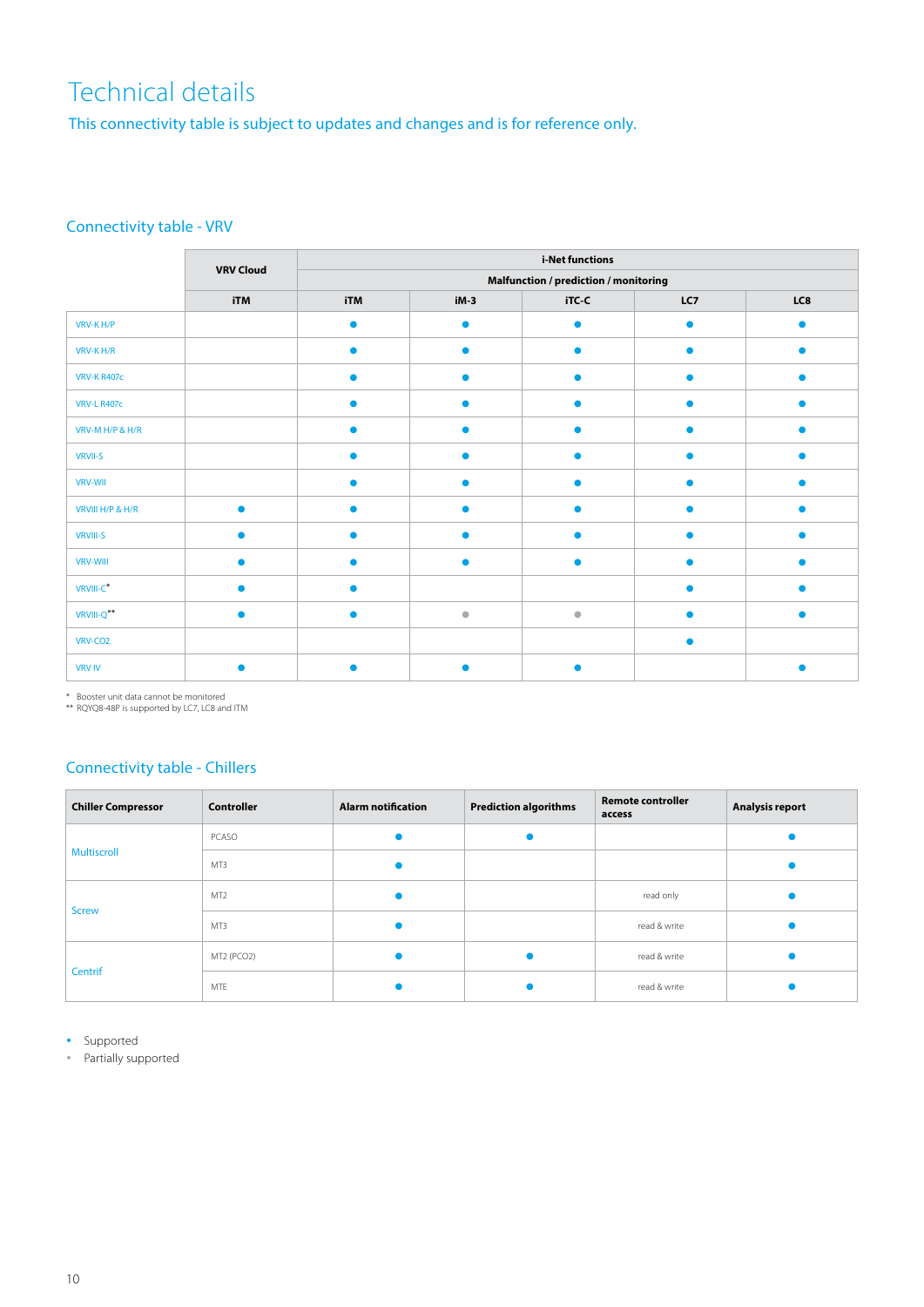## What else does Daikin service offer?



## Other Daikin service packages

#### Genuine Daikin Parts

These are built to the same design and quality as Daikin equipment. We guarantee that your system will perform to the same high level after servicing.

#### Start-up and commissioning

Experts trained by Daikin ensure the installation runs exactly as specified.

#### Emergency support

Available 24/7.

#### Technical assistance and repair service

You can count on us whenever you need help.

#### Service Plan

Maintenance plans tuned to your needs to keep your system in top condition.

#### Energy optimisation and upgrades

Energy costs are rising and building cooling/heating requirements may change over time. Daikin has a wide range of upgrades and retrofits to help you to stay ahead in a changing world.

#### Renewals and modernisation

Daikin can modernise existing systems to deliver the best value for money, solve logistical headaches or to conform to regulations.

For information on Daikin Service consult our service brochure on **www.daikineurope.com/service** or contact one our service staff.